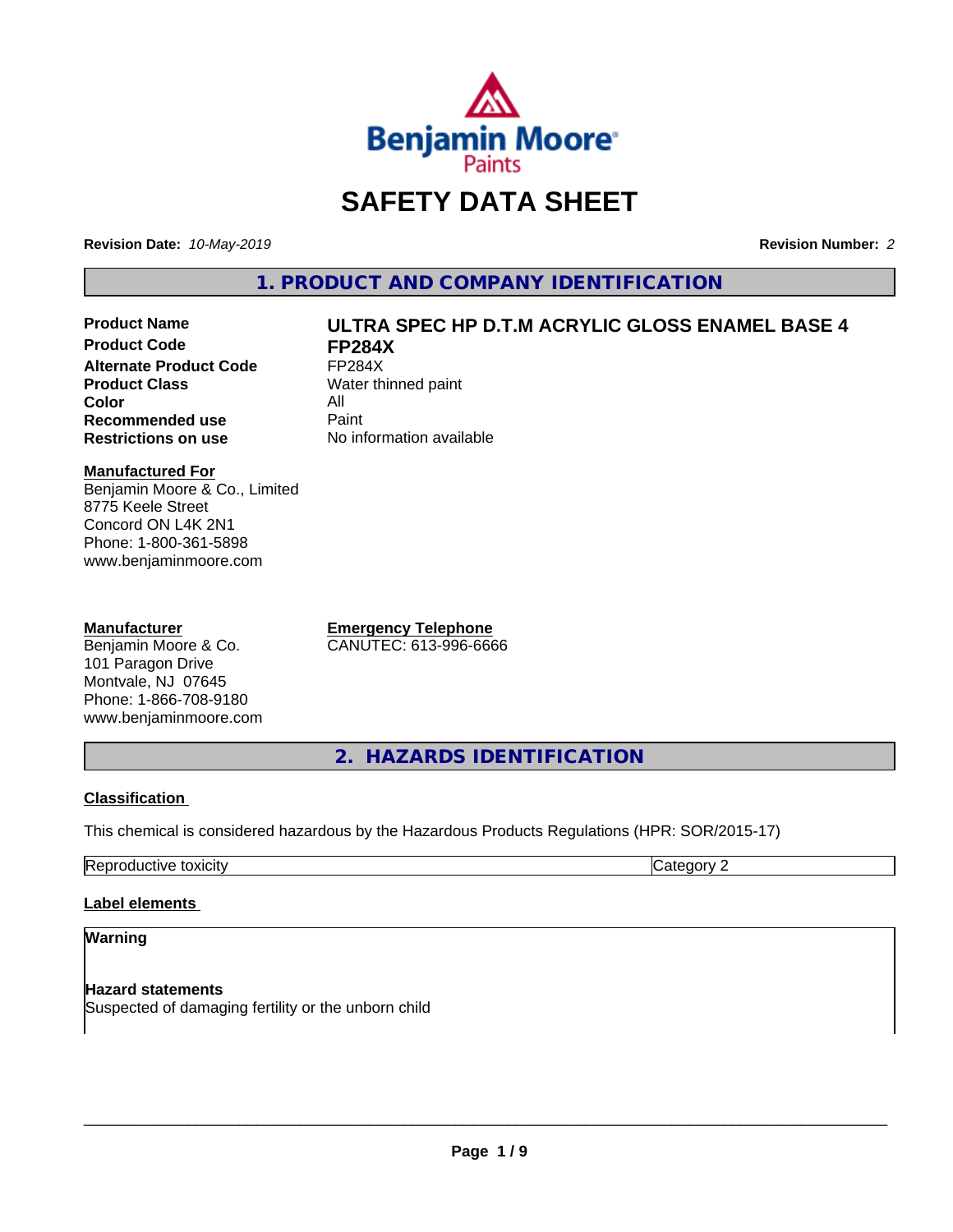

**Appearance** liquid

**Odor** little or no odor

# **Precautionary Statements - Prevention**

Obtain special instructions before use Do not handle until all safety precautions have been read and understood Use personal protective equipment as required

# **Precautionary Statements - Response**

IF exposed or concerned: Get medical advice/attention

# **Precautionary Statements - Storage**

Store locked up

# **Precautionary Statements - Disposal**

Dispose of contents/container to an approved waste disposal plant

#### **Other information**

No information available

# **3. COMPOSITION INFORMATION ON COMPONENTS**

| <b>Chemical name</b>                               | <b>CAS No.</b> | Weight-% | Hazardous Material<br>registry number<br>(HMIRA registry $#$ ) | Date HMIRA filed and<br>Information Review Act Idate exemption granted<br>(if applicable) |
|----------------------------------------------------|----------------|----------|----------------------------------------------------------------|-------------------------------------------------------------------------------------------|
| 2,2,4-trimethyl-1,3-propanediol  <br>diisobutvrate | 6846-50-0      | - 5%     |                                                                |                                                                                           |
| Zinc phosphate                                     | 7779-90-0      | - 5%     |                                                                |                                                                                           |

\*The exact percentage (concentration) of composition has been withheld as a trade secret

# **4. FIRST AID MEASURES**

| <b>General Advice</b> | No hazards which require special first aid measures.                                                     |
|-----------------------|----------------------------------------------------------------------------------------------------------|
| <b>Eye Contact</b>    | Rinse thoroughly with plenty of water for at least 15<br>minutes and consult a physician.                |
| <b>Skin Contact</b>   | Wash off immediately with soap and plenty of water while<br>removing all contaminated clothes and shoes. |
| <b>Inhalation</b>     | Move to fresh air. If symptoms persist, call a physician.                                                |
|                       |                                                                                                          |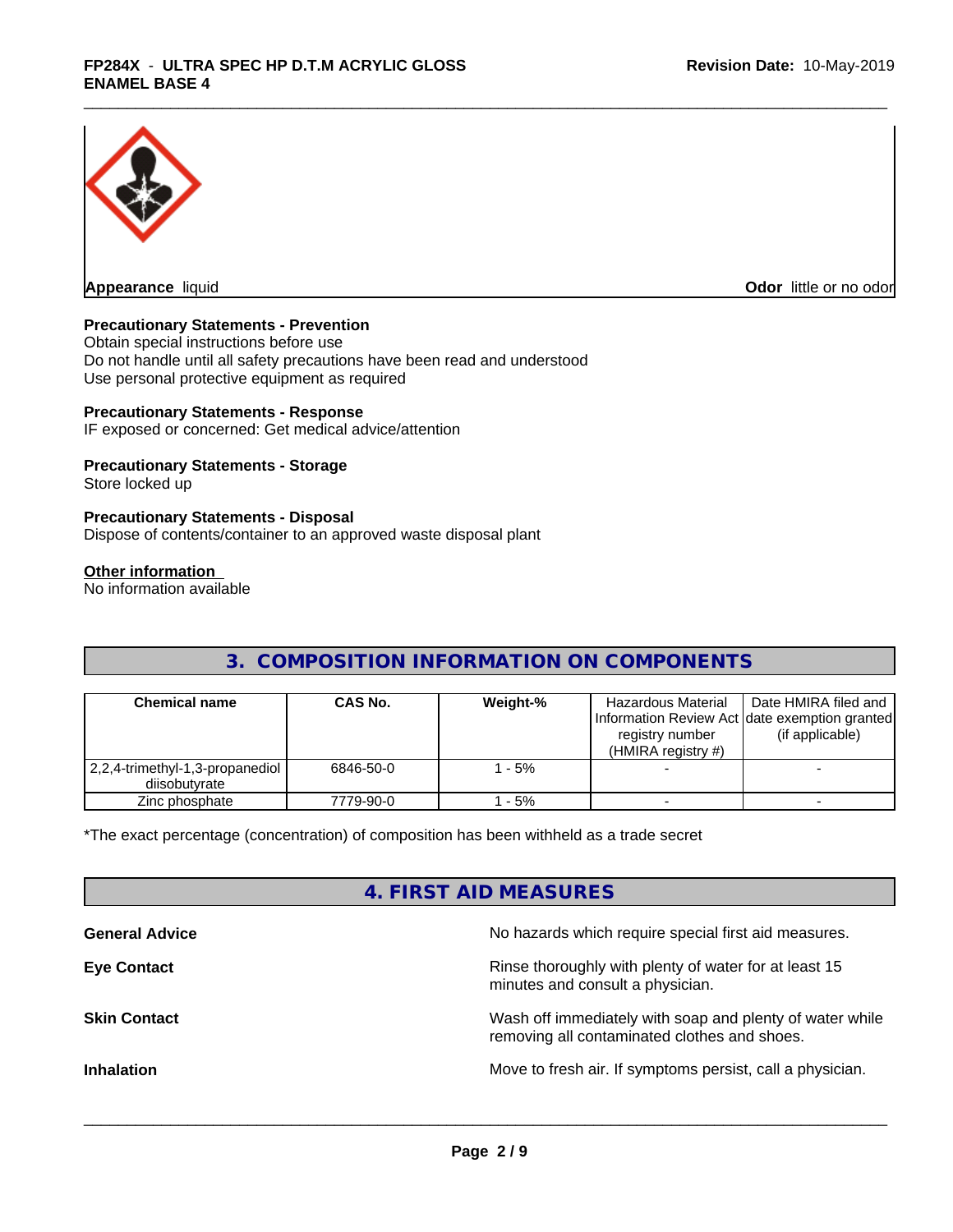| Ingestion                                                                           | Clean mouth with water and afterwards drink plenty of<br>water. Consult a physician if necessary.                                            |  |  |
|-------------------------------------------------------------------------------------|----------------------------------------------------------------------------------------------------------------------------------------------|--|--|
| <b>Most Important Symptoms/Effects</b>                                              | None known.                                                                                                                                  |  |  |
| <b>Notes To Physician</b>                                                           | Treat symptomatically.                                                                                                                       |  |  |
|                                                                                     | 5. FIRE-FIGHTING MEASURES                                                                                                                    |  |  |
| <b>Suitable Extinguishing Media</b>                                                 | Use extinguishing measures that are appropriate to local<br>circumstances and the surrounding environment.                                   |  |  |
| Protective equipment and precautions for firefighters                               | As in any fire, wear self-contained breathing apparatus<br>pressure-demand, MSHA/NIOSH (approved or equivalent)<br>and full protective gear. |  |  |
| <b>Specific Hazards Arising From The Chemical</b>                                   | Closed containers may rupture if exposed to fire or<br>extreme heat.                                                                         |  |  |
| <b>Sensitivity to mechanical impact</b>                                             | No.                                                                                                                                          |  |  |
| Sensitivity to static discharge                                                     | No                                                                                                                                           |  |  |
| <b>Flash Point Data</b><br>Flash point (°F)<br>Flash Point (°C)<br><b>Method</b>    | 250<br>121<br><b>PMCC</b>                                                                                                                    |  |  |
| <b>Flammability Limits In Air</b>                                                   |                                                                                                                                              |  |  |
| Lower flammability limit:<br><b>Upper flammability limit:</b>                       | Not applicable<br>Not applicable                                                                                                             |  |  |
| <u>NFPA</u><br>Health: 1<br>Flammability: 1                                         | Instability: 0<br><b>Special: Not Applicable</b>                                                                                             |  |  |
| <b>NFPA Legend</b><br>0 - Not Hazardous<br>1 - Slightly<br>2 - Moderate<br>3 - High |                                                                                                                                              |  |  |

4 - Severe

*The ratings assigned are only suggested ratings, the contractor/employer has ultimate responsibilities for NFPA ratings where this system is used.*

*Additional information regarding the NFPA rating system is available from the National Fire Protection Agency (NFPA) at www.nfpa.org.*

**6. ACCIDENTAL RELEASE MEASURES**

**Personal Precautions Precautions** Avoid contact with skin, eyes and clothing. Ensure adequate ventilation.

**Other Information Other Information Prevent further leakage or spillage if safe to do so.**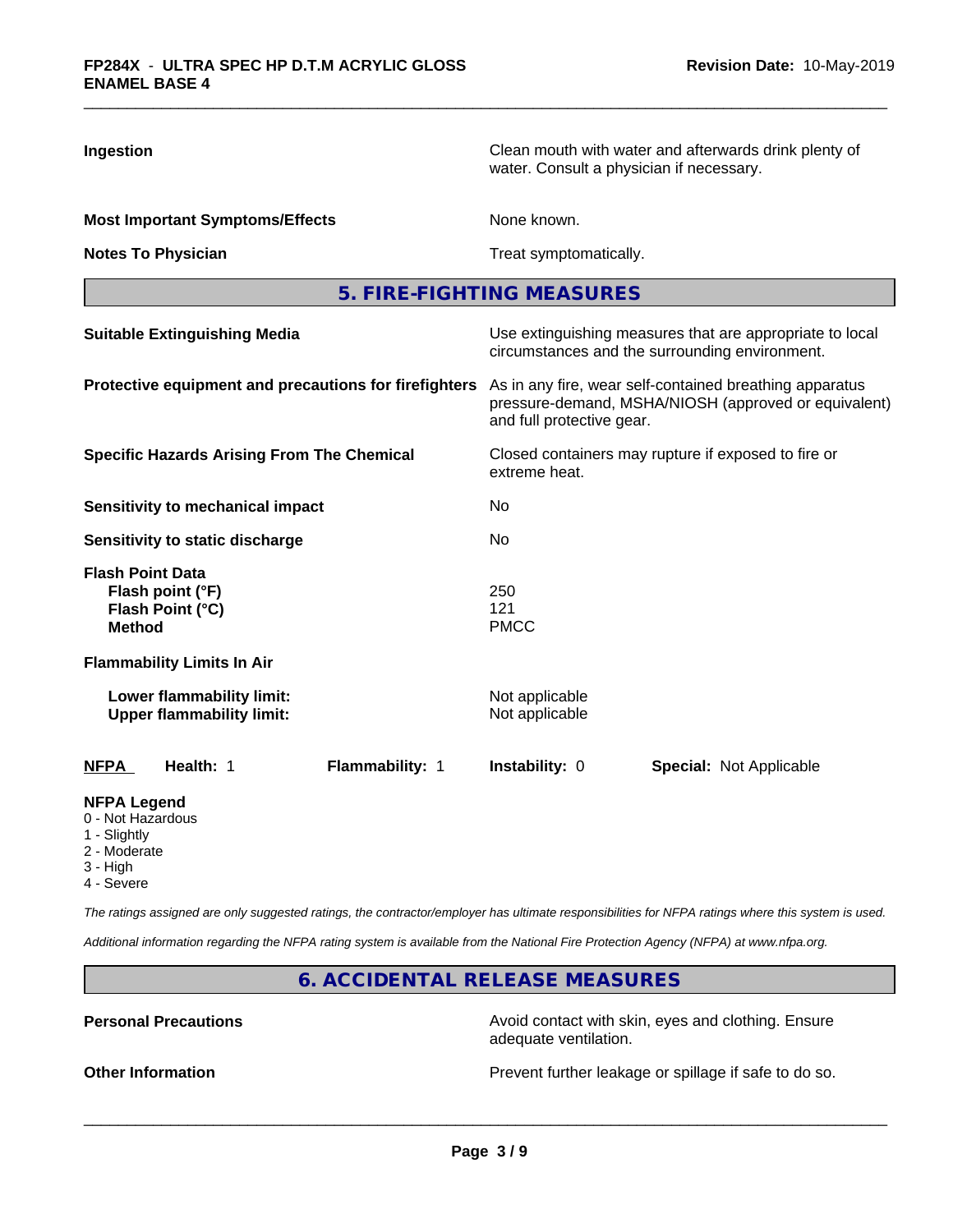**Environmental precautions** See Section 12 for additional Ecological Information.

**Methods for Cleaning Up Example 20 Soak** up with inert absorbent material. Sweep up and shovel into suitable containers for disposal.

# **7. HANDLING AND STORAGE**

**Handling Handling Avoid contact with skin, eyes and clothing. Avoid breathing** 

**Storage Keep container tightly closed. Keep out of the reach of Keep** container tightly closed. Keep out of the reach of

vapors, spray mists or sanding dust. In case of insufficient ventilation, wear suitable respiratory equipment.

**Incompatible Materials Incompatible Materials** 

# **8. EXPOSURE CONTROLS/PERSONAL PROTECTION**

children.

#### **Exposure Limits**

*No exposure limits have been established for this product.*

**Legend**

**Engineering Measures Ensure** Ensure adequate ventilation, especially in confined areas.

**Personal Protective Equipment**

**Eye/Face Protection**<br> **Safety glasses with side-shields.**<br>
Safety glasses with side-shields.<br>
Protective gloves and impervious Protective gloves and impervious clothing. **Respiratory Protection In case of insufficient ventilation wear suitable respiratory** equipment.

**Hygiene Measures Avoid contact with skin, eyes and clothing. Remove and Avoid contact with skin, eyes and clothing. Remove and Avoid contact with skin, eyes and clothing. Remove and** wash contaminated clothing before re-use. Wash thoroughly after handling.

# **9. PHYSICAL AND CHEMICAL PROPERTIES**

**Appearance** liquid **Odor** little or no odor **Density (Ibs/gal)** 8.3 - 8.7<br> **Specific Gravity** 8.3 - 8.7 **Specific Gravity Wt. % Solids** 35 - 45

**Odor Threshold** No information available **pH** No information available **Viscosity (cps)** No information available **Solubility(ies)** No information available **Water solubility** No information available **Evaporation Rate No information available No information available Vapor pressure** No information available No information available **Vapor density No information available No information available**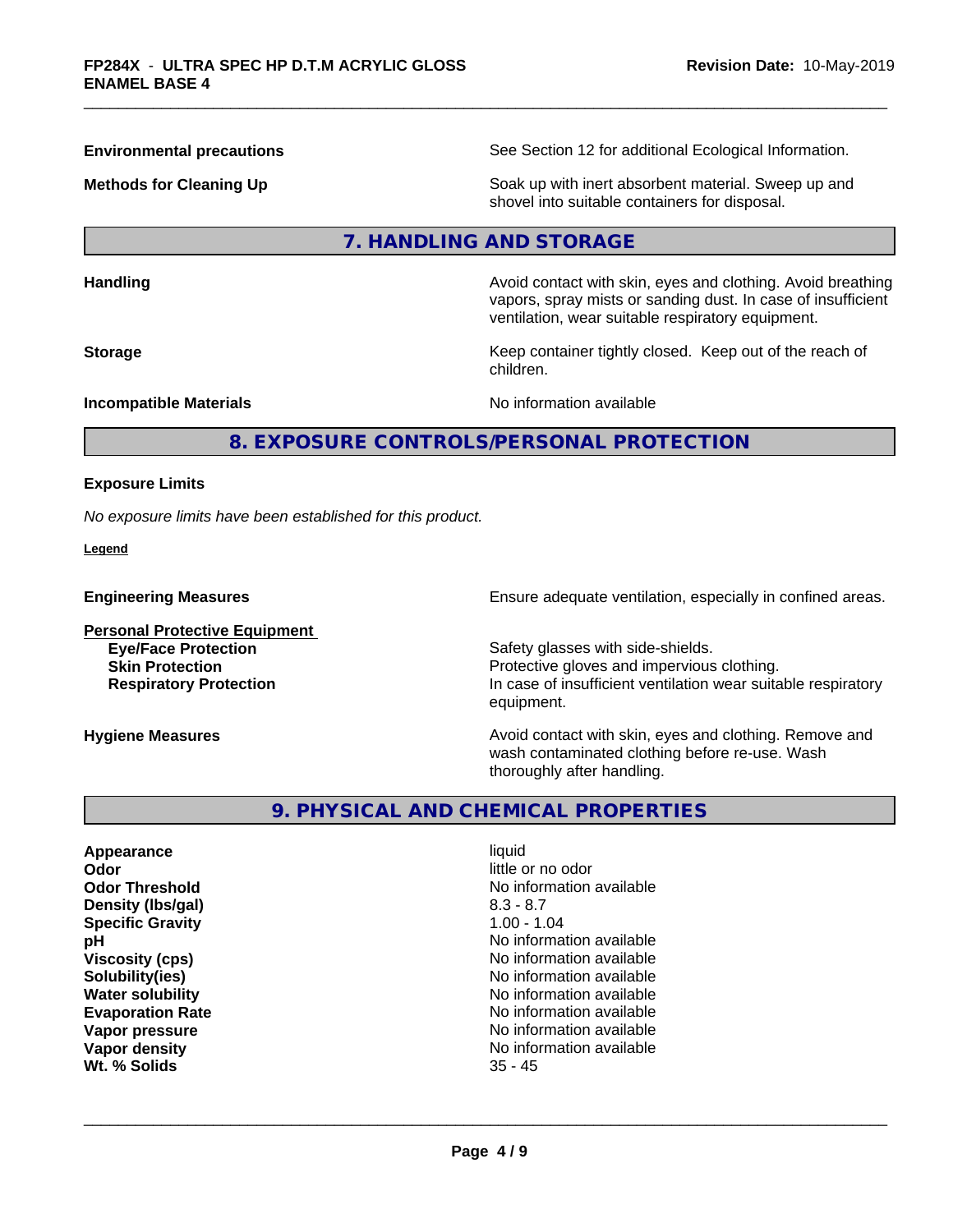| $35 - 45$                |
|--------------------------|
| $55 - 65$                |
| $55 - 65$                |
| < 150                    |
| 212                      |
| 100                      |
| 32                       |
| 0                        |
| 250                      |
| 121                      |
| <b>PMCC</b>              |
| Not applicable           |
| Not applicable           |
| Not applicable           |
| No information available |
| No information available |
| No information available |
| No information available |
| No information available |
|                          |

# **10. STABILITY AND REACTIVITY**

| <b>Reactivity</b>                         | Not Applicable                           |
|-------------------------------------------|------------------------------------------|
| <b>Chemical Stability</b>                 | Stable under normal conditions.          |
| <b>Conditions to avoid</b>                | Prevent from freezing.                   |
| <b>Incompatible Materials</b>             | No materials to be especially mentioned. |
| <b>Hazardous Decomposition Products</b>   | None under normal use.                   |
| <b>Possibility of hazardous reactions</b> | None under normal conditions of use.     |

# **11. TOXICOLOGICAL INFORMATION**

**Product Information Information on likely routes of exposure**

**Acute Toxicity<br>Product Information** 

**Principal Routes of Exposure Exposure** Eye contact, skin contact and inhalation.

**No information available** 

# **Symptoms related to the physical, chemical and toxicological characteristics**

**Symptoms** No information available

 $\overline{\phantom{a}}$  ,  $\overline{\phantom{a}}$  ,  $\overline{\phantom{a}}$  ,  $\overline{\phantom{a}}$  ,  $\overline{\phantom{a}}$  ,  $\overline{\phantom{a}}$  ,  $\overline{\phantom{a}}$  ,  $\overline{\phantom{a}}$  ,  $\overline{\phantom{a}}$  ,  $\overline{\phantom{a}}$  ,  $\overline{\phantom{a}}$  ,  $\overline{\phantom{a}}$  ,  $\overline{\phantom{a}}$  ,  $\overline{\phantom{a}}$  ,  $\overline{\phantom{a}}$  ,  $\overline{\phantom{a}}$ 

# **Delayed and immediate effects as well as chronic effects from short and long-term exposure**

**Eye contact**<br> **Skin contact**<br> **Substance may cause slight irritation**<br>
Substance may cause slight Substance may cause slight skin irritation. Prolonged or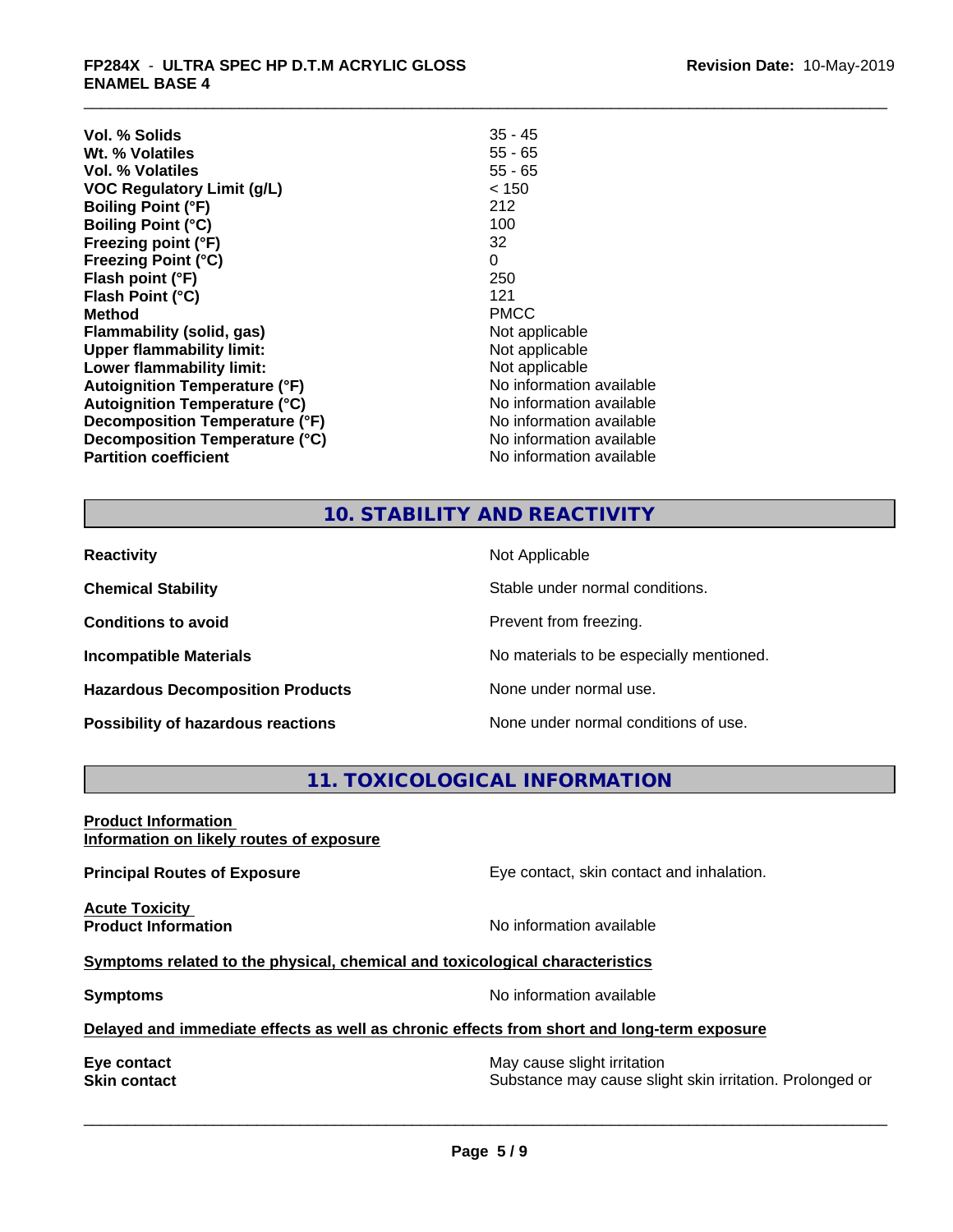|                                 | repeated contact may dry skin and cause irritation.           |
|---------------------------------|---------------------------------------------------------------|
| <b>Inhalation</b>               | May cause irritation of respiratory tract.                    |
| Ingestion                       | Ingestion may cause gastrointestinal irritation, nausea,      |
|                                 | vomiting and diarrhea.                                        |
| <b>Sensitization</b>            | No information available.                                     |
| <b>Neurological Effects</b>     | No information available.                                     |
| <b>Mutagenic Effects</b>        | No information available.                                     |
| <b>Reproductive Effects</b>     | Possible risk of impaired fertility. Possible risk of harm to |
|                                 | the unborn child.                                             |
| <b>Developmental Effects</b>    | No information available.                                     |
| Target organ effects            | No information available.                                     |
| <b>STOT - single exposure</b>   | No information available.                                     |
| <b>STOT - repeated exposure</b> | No information available.                                     |
| Other adverse effects           | No information available.                                     |
| <b>Aspiration Hazard</b>        | No information available.                                     |

#### **Numerical measures of toxicity**

### **The following values are calculated based on chapter 3.1 of the GHS document**

| <b>ATEmix (oral)</b>   | 47969 mg/kg  |
|------------------------|--------------|
| <b>ATEmix (dermal)</b> | 162727 mg/kg |

# **Component Information**

| Chemical name                   | Oral LD50            | Dermal LD50 | Inhalation LC50 |
|---------------------------------|----------------------|-------------|-----------------|
| 2,2,4-trimethyl-1,3-propanediol | $>$ 3200 mg/kg (Rat) |             |                 |
| diisobutyrate                   |                      |             |                 |
| 6846-50-0                       |                      |             |                 |
| Zinc phosphate                  | $>$ 5000 mg/kg (Rat) |             |                 |
| 7779-90-0                       |                      |             |                 |

#### **Carcinogenicity**

*There are no known carcinogenic chemicals in this product above reportable levels.*

# **12. ECOLOGICAL INFORMATION**

# **Ecotoxicity Effects**

The environmental impact of this product has not been fully investigated.

### **Product Information**

#### **Acute Toxicity to Fish** No information available

# **Acute Toxicity to Aquatic Invertebrates**

No information available

# **Acute Toxicity to Aquatic Plants**

No information available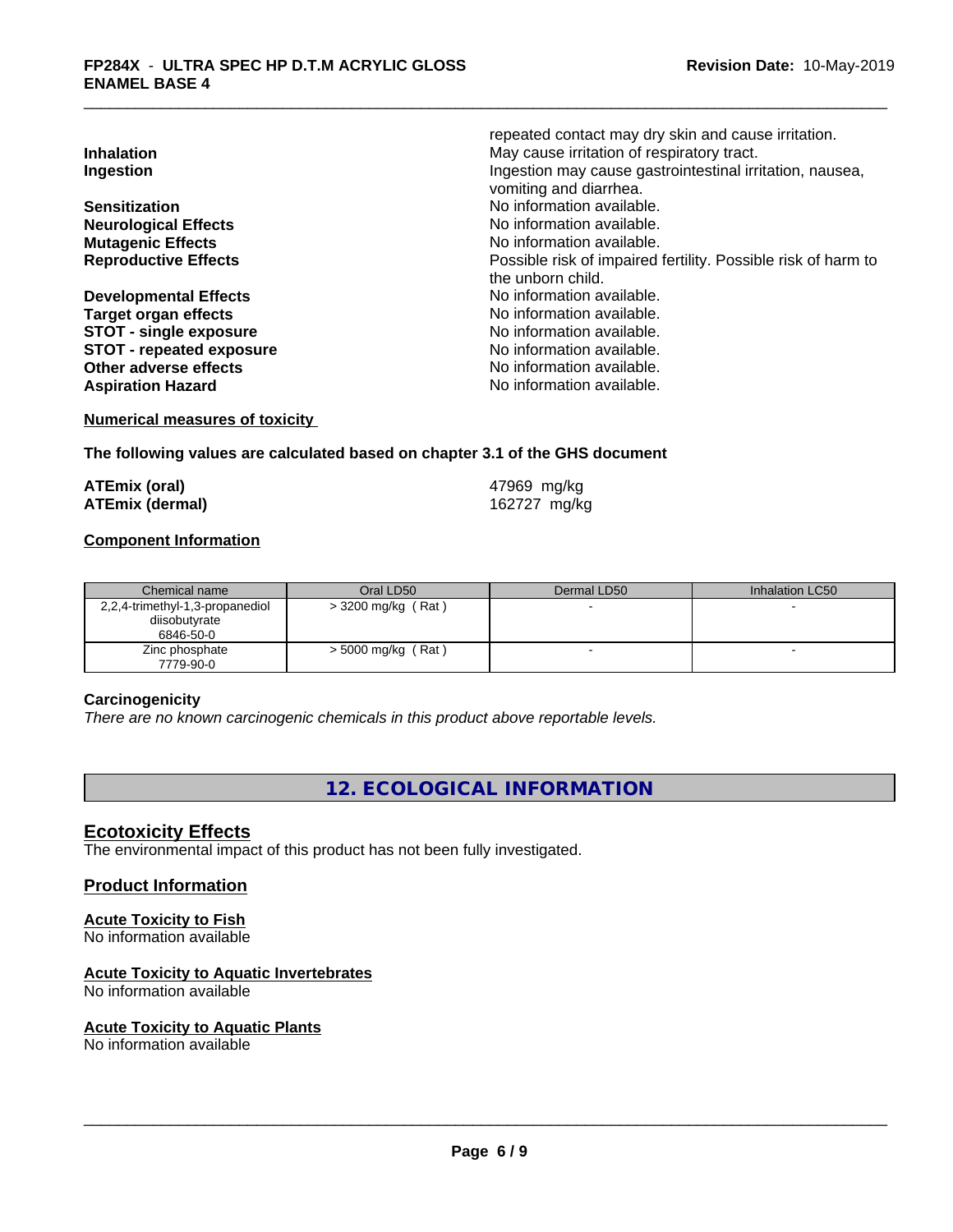#### **Persistence / Degradability**

No information available.

#### **Bioaccumulation**

No information available.

#### **Mobility in Environmental Media**

No information available.

#### **Ozone**

No information available

# **Component Information**

# **Acute Toxicity to Fish**

No information available

#### **Acute Toxicity to Aquatic Invertebrates**

No information available

#### **Acute Toxicity to Aquatic Plants**

No information available

# **13. DISPOSAL CONSIDERATIONS**

**Waste Disposal Method** Dispose of in accordance with federal, state, provincial, and local regulations. Local requirements may vary, consult your sanitation department or state-designated environmental protection agency for more disposal options.

**14. TRANSPORT INFORMATION**

**TDG** Not regulated

**ICAO / IATA** Not regulated

**IMDG / IMO** Not regulated

 $\overline{\phantom{a}}$  ,  $\overline{\phantom{a}}$  ,  $\overline{\phantom{a}}$  ,  $\overline{\phantom{a}}$  ,  $\overline{\phantom{a}}$  ,  $\overline{\phantom{a}}$  ,  $\overline{\phantom{a}}$  ,  $\overline{\phantom{a}}$  ,  $\overline{\phantom{a}}$  ,  $\overline{\phantom{a}}$  ,  $\overline{\phantom{a}}$  ,  $\overline{\phantom{a}}$  ,  $\overline{\phantom{a}}$  ,  $\overline{\phantom{a}}$  ,  $\overline{\phantom{a}}$  ,  $\overline{\phantom{a}}$ 

**15. REGULATORY INFORMATION**

# **International Inventories**

| <b>TSCA: United States</b> | Yes - All components are listed or exempt. |
|----------------------------|--------------------------------------------|
| <b>DSL: Canada</b>         | Yes - All components are listed or exempt. |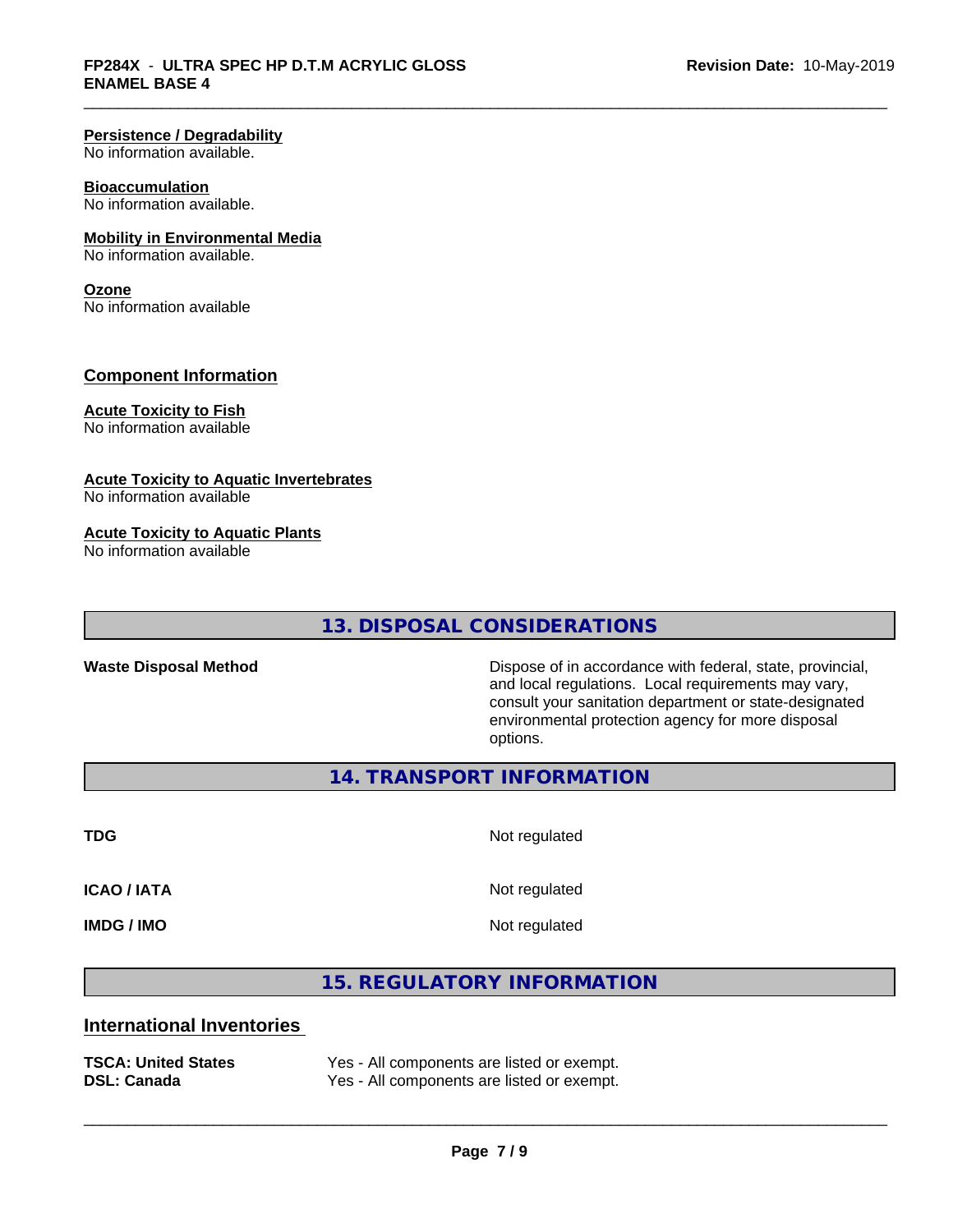# **National Pollutant Release Inventory (NPRI)**

#### **NPRI Parts 1- 4**

This product contains the following Parts 1-4 NPRI chemicals:

*None*

#### **NPRI Part 5**

This product contains the following NPRI Part 5 Chemicals:

*None*

### **WHMIS Regulatory Status**

This product has been classified in accordance with the hazard criteria of the Hazardous Products Regulations (HPR) and the SDS contains all the information required by the HPR.

| <b>16. OTHER INFORMATION</b>                                                                                                    |            |                        |                      |          |
|---------------------------------------------------------------------------------------------------------------------------------|------------|------------------------|----------------------|----------|
| HMIS -                                                                                                                          | Health: 1* | <b>Flammability: 1</b> | <b>Reactivity: 0</b> | $PPE: -$ |
| <b>HMIS Legend</b><br>0 - Minimal Hazard<br>1 - Slight Hazard<br>2 - Moderate Hazard<br>3 - Serious Hazard<br>4 - Severe Hazard |            |                        |                      |          |

\* - Chronic Hazard

X - Consult your supervisor or S.O.P. for "Special" handling instructions.

*Note: The PPE rating has intentionally been left blank. Choose appropriate PPE that will protect employees from the hazards the material will present under the actual normal conditions of use.*

*Caution: HMISÒ ratings are based on a 0-4 rating scale, with 0 representing minimal hazards or risks, and 4 representing significant hazards or risks. Although HMISÒ ratings are not required on MSDSs under 29 CFR 1910.1200, the preparer, has chosen to provide them. HMISÒ ratings are to be used only in conjunction with a fully implemented HMISÒ program by workers who have received appropriate HMISÒ training. HMISÒ is a registered trade and service mark of the NPCA. HMISÒ materials may be purchased exclusively from J. J. Keller (800) 327-6868.*

 **WARNING!** If you scrape, sand, or remove old paint, you may release lead dust. LEAD IS TOXIC. EXPOSURE TO LEAD DUST CAN CAUSE SERIOUS ILLNESS, SUCH AS BRAIN DAMAGE, ESPECIALLY IN CHILDREN. PREGNANT WOMEN SHOULD ALSO AVOID EXPOSURE.Wear a NIOSH approved respirator to control lead exposure. Clean up carefully with a HEPA vacuum and a wet mop. Before you start, find out how to protect yourself and your family by logging onto Health Canada @

http://www.hc-sc.gc.ca/ewh-semt/contaminants/lead-plomb/asked\_questions-questions\_posees-eng.php.

**Prepared By** Product Stewardship Department Benjamin Moore & Co. 101 Paragon Drive Montvale, NJ 07645 800-225-5554